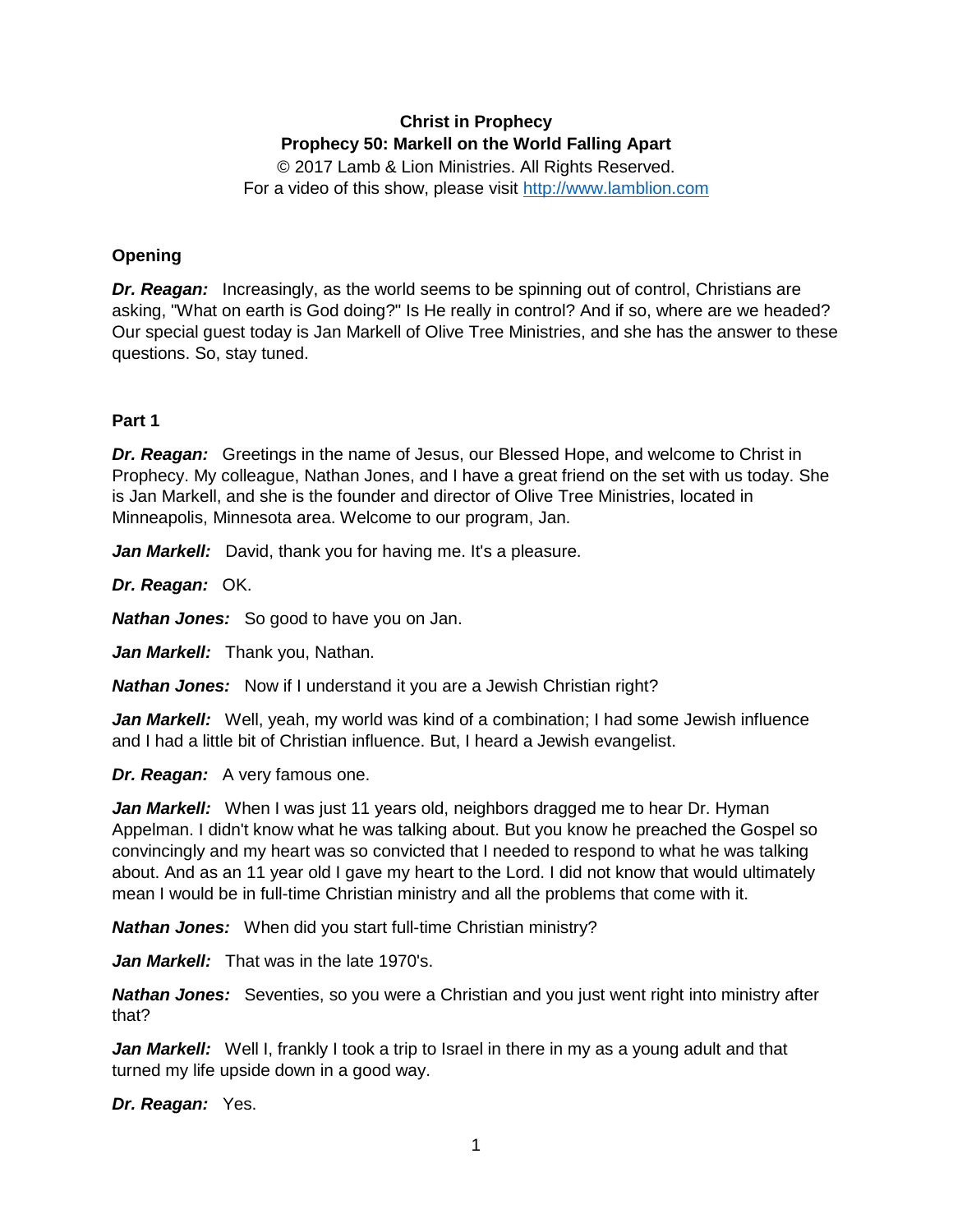*Jan Markell:* It grounded me. The world suddenly made much more sense to me after my trip to Israel. So I am so grateful I went.

*Dr. Reagan:* We always say to people that are considering going with us to Israel that when you go to Israel it turns the Bible from black and white into Technicolor.

**Jan Markell:** Exactly, exactly right. And world too, because I better understood the whole conflict, particularly in the Middle East.

*Dr. Reagan:* Well you worked with Jews for Jesus for a couple of years.

*Jan Markell:* I did.

*Dr. Reagan:* And then you started your own ministry. And basically you just got in a car and started driving all over the United States.

Jan Markell: Exactly.

*Dr. Reagan:* And you had your slides with you I guess.

**Jan Markell:** And my AV equipment, my 12 string quitar. And David when I started I couldn't keep up with the demand it was so tremendous.

*Dr. Reagan:* And quite different from today.

*Jan Markell:* Quite different.

**Dr. Reagan:** You wrote an article about that recently about how if you were starting out today you wouldn't find a place to speak.

*Jan Markell:* I don't--it would be a serious problem. If I had to support myself doing that I would be in the poor house for sure.

**Dr. Reagan:** So there has been a big shift on the churches with regard to their interest in end time prophecy.

Jan Markell: Huge. Back then I could minister every day of the week and ten times on Sunday.

*Dr. Reagan:* And that is so strange when all the signs of the times indicate that we are living right on the threshold of the Lord's return.

*Jan Markell:* Exactly.

*Dr. Reagan:* Well Jan I want to ask you about something else. I read a book of yours recently, you've written several but this book just grabbed me, I couldn't put it down. First of all you are a brilliant writer. And the book was called, "Trapped in Hitler's Hell." And I want you--I want our viewers to know about that book, so I'd like for you to look right into that camera and give them a capsule summary of it and tell them how they can get a copy.

*Jan Markell:* Well, "Trapped in Hitler's Hell" is a true story of Anita Dittman, Holocaust survivor, she turned 90 very recently. And a story of miracle, after miracle, after miracle of how God saved her life, saved her mother's life in the camps. Her escape from the camps. The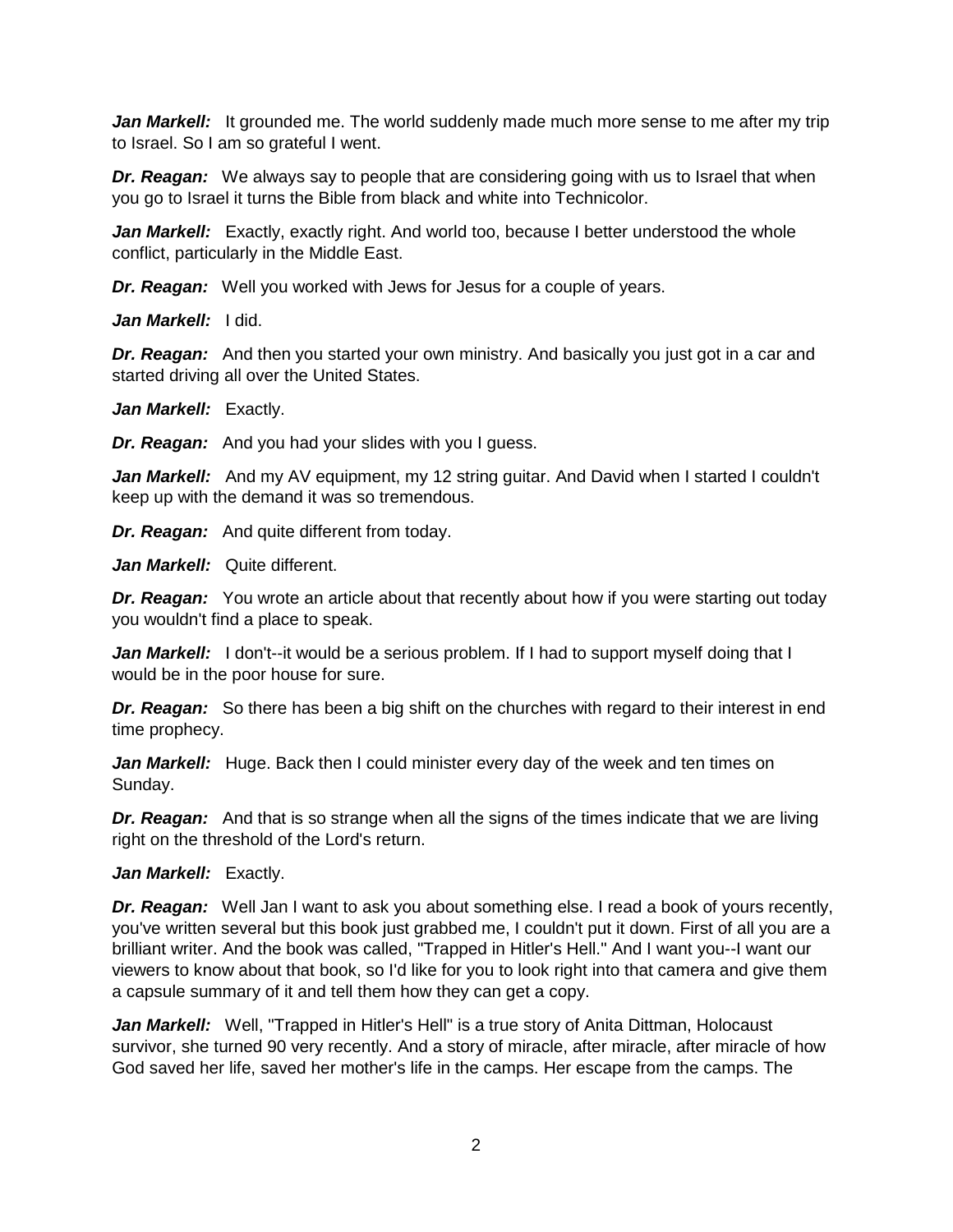reunion of her and her mother. It's a story of miraculous provision. And it's been out 40 years. And you as an author know most books don't have a 40 year life span.

*Dr. Reagan:* That's right. That's right.

*Jan Markell:* Forty years World Net Daily hopes to make it a major theater film in 2018. Olivetreeviews.org just go to my store, or you can call my office and we'll get it out to you as soon as possible.

*Dr. Reagan:* And when they go to your website can they sign up to be on a newsletter? Do you have a newsletter?

Jan Markell: Absolutely. Print newsletter, e-newsletter. We have five years of radio programming hosted there.

*Dr. Reagan:* Let's talk about radio programming. What's the name of your radio program and what's the nature of it?

Jan Markell: Well, "Understanding the Times" tries to help folks understand our rather goofy, complex times. Because well we are in the very end times and things go haywire when you're in the end times. So, we try to make sense of it for people. We look at all things, we even look at politics, but we try to do everything from a biblical perspective. And we hit eschatology as often as I can; the fact that the King is coming. And David the most frequent e-mail I get, and Nathan I have a feeling you get it as well. Number one is: Where can I find a good church? And number two is: Why won't my church talk about the fact that the King is coming?

*Dr. Reagan:* And it is hard to find a good church these days.

*Jan Markell:* It is hard to find a good church.

*Dr. Reagan:* Folks, Jan has a major radio program. It is broadcast every week on Saturday and Sunday. You can find it on the Bott Network, or Salem Network, and other networks as well. She is on over 800 stations in the United States, she has a tremendous following. And she doesn't--she hasn't seen this yet, but I have just finished a new book, the book is called, "God's Prophetic Voices to America." And there is a whole chapter about her in that book, along with 13 voices, past and present that I identify as God's prophetic voices to America today. That book is available and by the time you see this program it is going to be available. So you can order it from us. It is called, "God's Prophetic Voices for America." And I'm just hoping and praying that Jan is going to like what I said about her.

Jan Markell: Thank you David, that is so kind of you.

*Nathan Jones:* Surprise.

*Jan Markell:* I'm blown away.

**Dr. Reagan:** As I say she hasn't seen it. Yeah. And it has a beautiful picture of you in there also.

Jan Markell: Well, we struggled with that but we came up with one.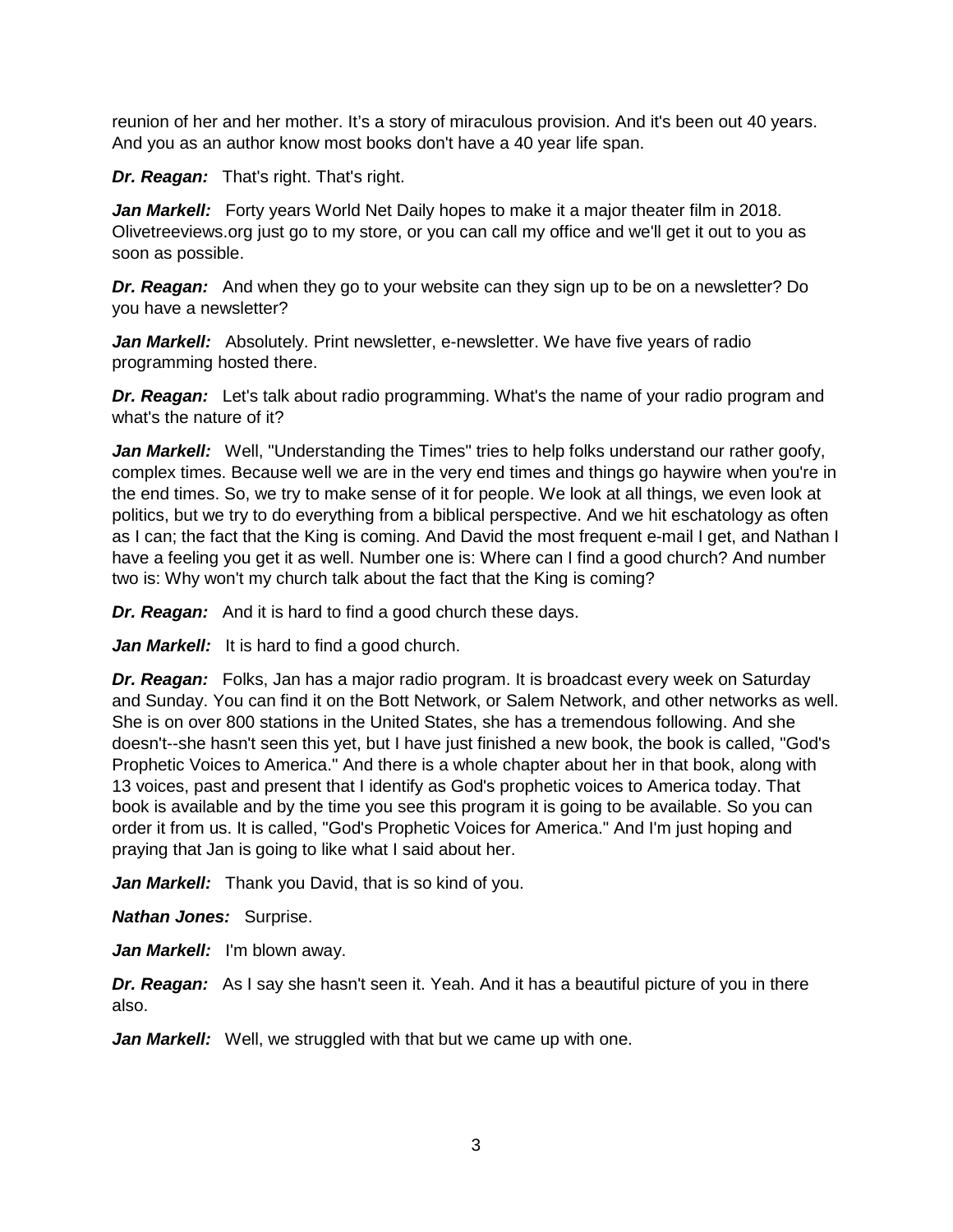*Dr. Reagan:* We did. Well, Jan, you also have a person who helps you with the radio program that many of our viewers are familiar with because we've had him on this program several times. Tell the people about him.

**Jan Markell:** Well, Eric Barger, is my very often co-host. Eric and I became acquainted in 2009 and so he sits in with me as often as he can.

*Dr. Reagan:* And one of the reasons I think you have him is well he is very articulate, and he is very knowledgeable but your ministry not only touches on Bible prophecy but it is also apologetics ministry I mean you are defending the faith all the time.

*Jan Markell:* We try to. We try because there is a lot to defend, and there is a lot that is haywire.

**Dr. Reagan:** And one of the things that I point out in this book is that you are a person who is really concerned about the apostasy that is sweeping through the church today, and you speak out about that very, very strongly.

*Nathan Jones:* Like I love what you say, you call yourself in your newsletter, "A watchman on the wall." You consider yourself a watchwoman on the wall.

**Jan Markell:** Well and I hope every Christian would be a watchperson on the wall, because I mean that is kind of our calling. Sons of Issachar we are men who understood the times. And God wants us to understand.

*Dr. Reagan:* Well as I did research on you I found that there is a phrase that you repeat over, and over in your writings, and that phrase is this, "The world is not falling to pieces, rather the pieces are all falling into place." And we are going to come back in just a moment and talk about that.

## **Part 2**

*Nathan Jones:* Welcome back to Christ in Prophecy and our interview with Jan Markell, the founder and director of Olive Tree Ministries.

*Dr. Reagan:* Jan, before the break I mentioned that one of the expressions that appears over, and over in your writings goes something like this: "The world is not falling to pieces, rather the pieces are all falling into place." What in the world do you mean by that?

*Jan Markell:* Well, the Bible, David, outlines so many things that would be happening as sort of the end of the Church Age would close. And we're just seeing some of those, they are stage setting signs. A lot are going to come true, are going to be fulfilled in the Tribulation, but we have things being fulfilled as we speak. We have things going on with the church, 2 Timothy 3, where men will be lovers of self, and money, and proud, arrogant, and we see that. Where was that better demonstrated then in our election campaign back in 2016? "No I'm the best." "No I'm the best." "I'm the most qualified."

*Dr. Reagan:* "I will make America great again."

Jan Markell: And it just went on and on, one candidate after another was boasting, and boasting. Well anyway the point is I think that we're seeing so many of the predicted signs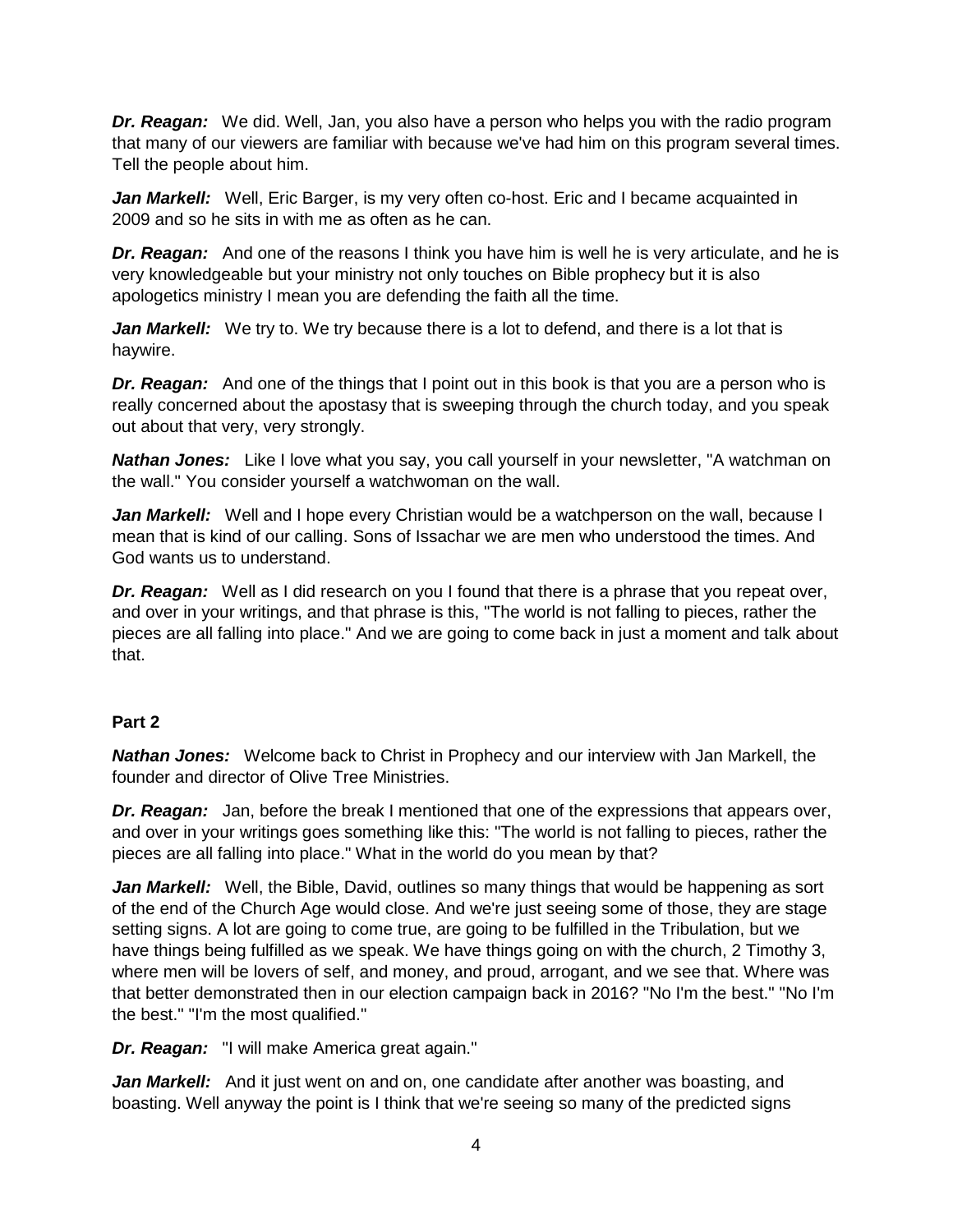starting to really manifest and they are going to intensify. And the Bible says when you see these thing begin to happen look up, and know your Redeemer is drawing near.

*Nathan Jones:* What kind of signs would you say then--beside you just mentioned apostasy in the Church, and people being lovers of themselves. I read an article just this week that said that people will take enough selfies to equal every day of their life. They'll go to art museums and instead of taking pictures of art, they will take a picture of themselves in front of the art. We are clearly lovers of ourselves, and that is a sign of the end times. Is there just a quick, are there others as well?

*Dr. Reagan:* Well, Israel of course.

*Nathan Jones:* Israel, yeah.

Jan Markell: Well, Israel is the super sign.

*Nathan Jones:* And that is where your passion is.

*Jan Markell:* Yeah, sure, but I mean we've got goodness we have the rise of evil, and I talk about that on radio sometimes. We've got--did you ever think that we would see after school Satan clubs? And that is what we have now. And they are competing with the Child Evangelism classes that are offered. We have the increase of travel.

**Dr. Reagan:** Or people saying that you are a backward person if you don't believe that a man should be able to go into a woman's bathroom.

*Jan Markell:* Exactly. But we have this kind of return, David, of the days of Noah.

*Dr. Reagan:* Oh, yeah.

*Jan Markell:* Noah's day, I'm sure--

*Nathan Jones:* That sounds familiar, right? Isn't it supposed to be that way?

*Dr. Reagan:* And Jesus said that would happen.

Jan Markell: And that I the thought those ways back then.

*Dr. Reagan:* Several years ago I wrote a book about the signs of the times called, "Living on Borrowed Time" and I had 22 different Bible prophecy people respond, and you were one of them.

*Jan Markell:* Yeah.

**Dr. Reagan:** And I asked: What you considered to be the most important sign? And of course almost everybody said Israel. But they said but there really is one more important than that.

*Jan Markell:* Convergence.

*Dr. Reagan:* Convergence. Now what does that mean?

*Jan Markell:* Well, I think that's when you see all these things begin to happen, look up. They're all coming together.

*Dr. Reagan:* They're all coming together.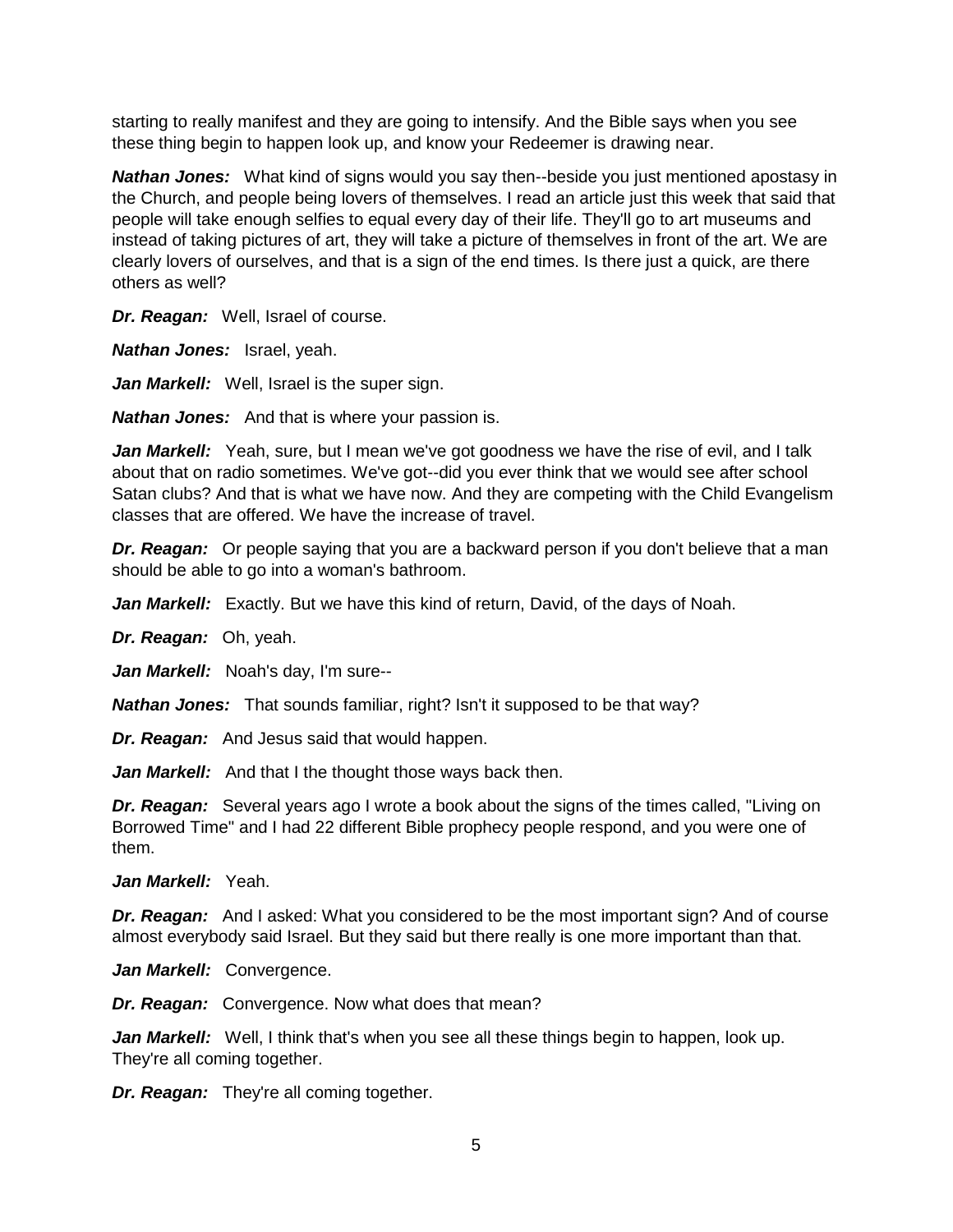#### *Jan Markell:* All the signs are.

*Dr. Reagan:* They are all coming together. There are just so many of them coming together. That I think I would agree with that I think convergence is the key. Well, you have recently, most recent articles you have really been talking a lot about the shift in the evangelical world from preaching the Bible to social activism. Tell us about that.

*Nathan Jones:* I think younger pastors, and just plain younger people let's say perhaps under 40, they're passion is social justice. And it is one reason Israel is falling kind of into disfavor. And we can probably get into this is a later discussion as well, but the social justice is--for instance it is convincing a younger generation that we have to be pro-Palestinian, get away from Israel look at the Palestinian cause. But it is the overall social justice.

*Dr. Reagan:* Yeah, nuclear weapons, torture, poverty.

Jan Markell: Poverty, yes.

*Dr. Reagan:* On, and on and on.

*Jan Markell:* To the fact that we are evangelicalism is beginning to look it's the Social Gospel.

*Dr. Reagan:* Yes.

*Jan Markell:* Which 30 years ago I can remember the evangelical movement was so--I even done a history on the evangelicals came together in 1942 in St. Louis to be a counter to the World Council, and National Council Churches, way back then early 40's they came together because they wanted to counter. Now they are behaving just like them.

*Nathan Jones:* Yeah they've left faith to works, there needs to be a good balance. Maybe there was too much academics at the time and not enough works, now we've got too much works and not--it seems like the pendulum through history swings back and forth but never ends up in the middle.

*Dr. Reagan:* The problem is a movement away from the Bible.

*Nathan Jones:* Yes, exactly.

*Dr. Reagan:* The latest poll by LifeWay just came out says that the number of evangelicals in this nation has now dropped from 9% to 6% and these are defined as people who believe nine doctrines. And they are doctrines like: there is only one God, God was the Creator, Jesus was God in the flesh, Jesus died on the cross for the atonement of our sins, Satan is a real person. That is what they judge it by. Then their second category are people who are non-evangelical but claim to be born again, and in that group which is the majority of Christians right now, I call them cultural Christians when they ask them they question they say, "Yes, Jesus sinned. No there is no such thing as Satan." And they call themselves Bible--you know Christians, but they deny the fundamentals of the faith. Well, again I think this is a part of the great falling away that is predicted in 2 Timothy and many other places that people are going to pretty soon give heed to the doctrine of demons and they are just going to--

*Nathan Jones:* Christian yoga.

Jan Markell: Christian yoga. Can you sanctify yoga? You cannot sanctify the fact you are calling down millions of Hindu gods. But there are many Christians who think you can sanctify it.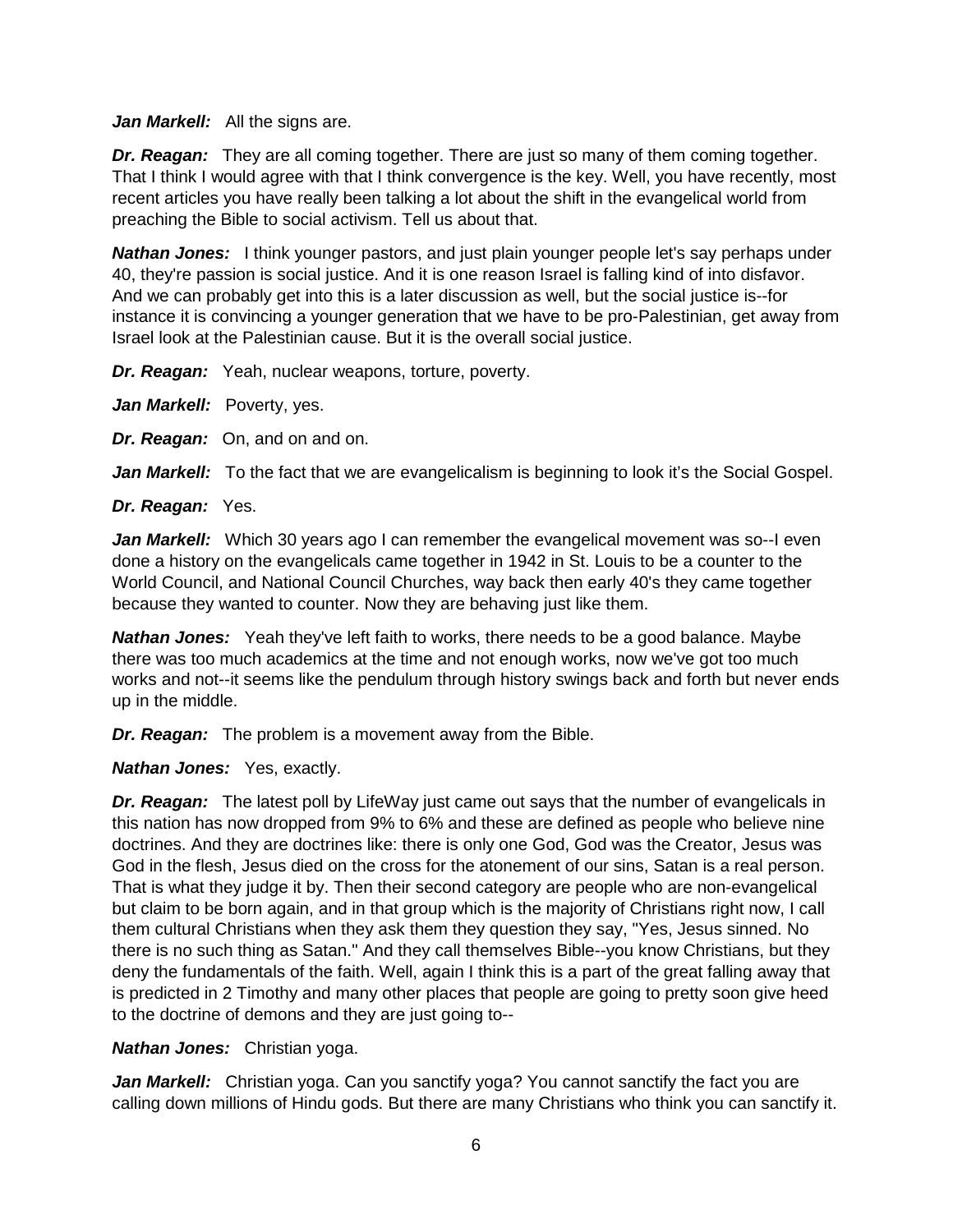*Dr. Reagan:* Albert Mohler wrote an article about yoga and why it was unchristian. And he said he had never received so much hate mail in all his life from Christians.

**Jan Markell:** I believe it. I believe it. But that is part of this end time deception. It is the end time falling away of truth.

*Dr. Reagan:* Well I find the church today just desiring acceptance by the world.

*Jan Markell:* Yes.

*Dr. Reagan:* And the result of that is you have quote "evangelicals" saying, "Well, you know we've got to be tolerant of homosexuality. We've got to be tolerant of same-sex marriage. And I don't see anything wrong with this or that, or whatever, but we've got to be accepted by the world."

*Jan Markell:* Well, but the left isn't tolerant of us is it?

*Nathan Jones:* One of the leading apologists, whoa, back that up, one of the leading millennial preachers today his name is Jefferson Bethke is out there actually saying that we should stop really getting into our Bibles, we shouldn't worry about apologetics we can just pull it up on our cellphone and read it, and instead like you said we should tell our story and be more social justice activists. Why are Christians and churches abandoning reading the Bible? The Bible? The foundation of our faith.

**Jan Markell:** Well I think again, I think we're going through the time of the great falling away which was predicted.

*Nathan Jones:* The church of Laodicea.

Jan Markell: The church of Laodicea is prospering. I wish--that's why we need to keep doing what we're doing and give out the truth. But those truth tellers are getting fewer, and fewer. Also come under tremendous Satanic attack. And I just encourage your audience David, and Nathan, to pray for ministries that are telling the truth.

*Dr. Reagan:* Well, I find that to me the greatest apostasy that's occurring in the church today, even among evangelicals is the teaching that there are many roads to God. Everywhere I turn the people are saying there are many roads to God.

*Nathan Jones:* Well "The Shack" didn't help. "The Shack" didn't help.

*Dr. Reagan:* That's right.

*Jan Markell:* And I think all of us have seen that.

*Dr. Reagan:* The author is a Universalist.

Jan Markell: I think we've taken some hits for kind of denouncing that because it was such a feel good message. And so many Christians who are hurting felt that they could identify with the lead character in "The Shack" but that is indicative of the church today. Thankfully not all because the remnant remains true.

*Dr. Reagan:* Well, again the number one value in our society today is tolerance, so if you get up and you say there is only one road to God, and that is through Jesus Christ and there is only one God and He is not Mohammed you are intolerant.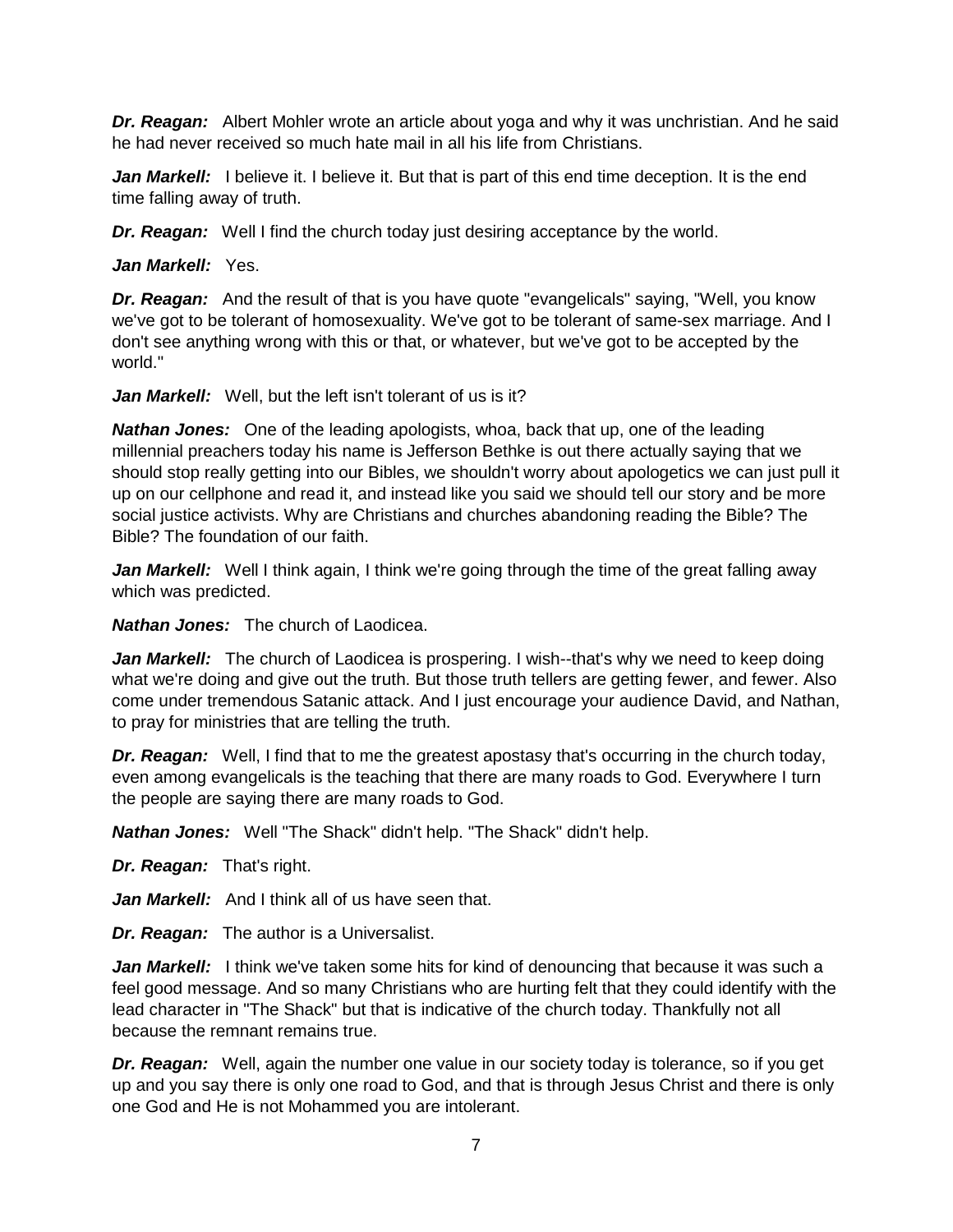*Jan Markell:* Well, I'll tell you, I want to recommend a book and that is Robert Jeffress book, "Not all Roads Lead to Heaven," it is outstanding.

*Dr. Reagan:* Yes, yes. I just got through reading it.

*Nathan Jones:* Well, Jan, your ministry is to be the watchman on the wall, to tell people about the signs of the times. Do you see a response to it? I mean are you a lone voice crying out and no one's listening to you, or do you see a response?

*Jan Markell:* Nathan, and I don't want to call attention necessarily to myself and the ministry, but to answer your question at my fall conference a year ago, or last fall in a venue of 4,300 we had 6,000 people. We did not know what to do. It was kind of a crisis. The freeways were backed up with cars trying to get to it because people want to hear what we have to say. They really do. The remnant wants it. It's not in their pulpit. It is not in their pulpit. And hundreds of people came to me and said, "Where can we find this kind of truth about eschatology and the Lord's return?" It's the best news there is as we have hope. It is the Blessed Hope. My church won't talk about it. My family won't talk about it. My good friends won't talk about it. And if I talk about it they think I'm crazy.

*Nathan Jones:* So you have this big conference every year, our ministry of course hosts a large conference every July. And that is one of your major outreaches for your ministry.

*Jan Markell:* Yes, and they come from across the country, and they're starving. It's the starving remnant. And they are looking to the watchmen on the wall, and they are trusting us. And that's kind of a heavy burden but it's an honor.

*Dr. Reagan:* I think most young pastors today have fallen into the trap of thinking that the only way you can build a church is to be seeker sensitive.

Jan Markell: Yeah, absolutely.

*Dr. Reagan:* Not to hurt anybody's feelings. To tip toe through the tulips. And I think what people really want to hear is the Word of God.

*Jan Markell:* Yeah they do.

*Dr. Reagan:* And what it says.

*Jan Markell:* The unadulterated and the literal Word of God--

*Dr. Reagan:* And the Word is powerful, they need to hear that they are sinners, they need to hear that they need to repent, and nobody wants to talk about that.

*Jan Markell:* No, no the seeker sensitive came along some 20-25 years ago. And one of the founders of it apologized.

*Dr. Reagan:* Yes.

Jan Markell: He apologized.

*Nathan Jones:* But he didn't change it?

Jan Markell: He didn't change it, but he said, "I was wrong, it doesn't work." Yeah.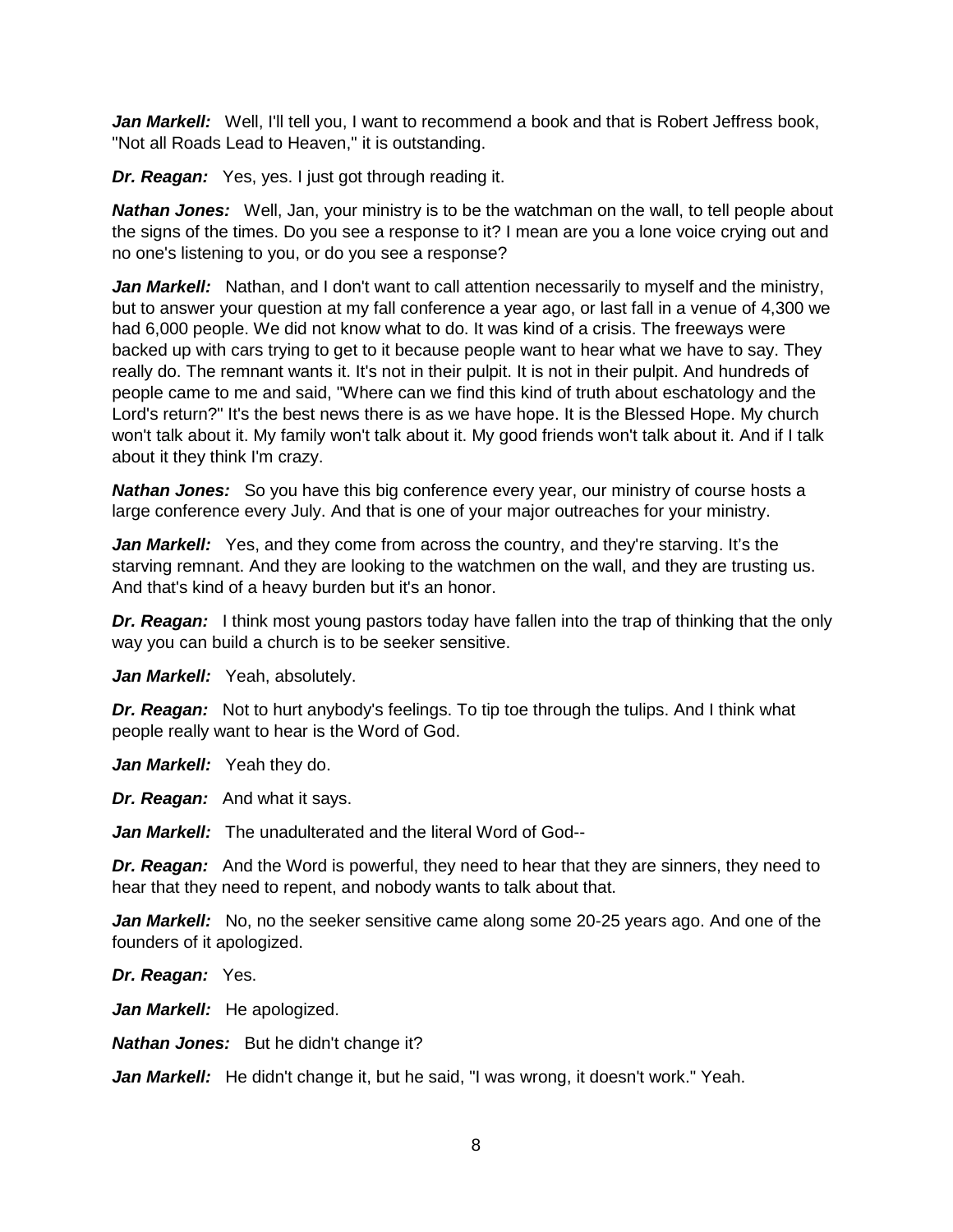*Nathan Jones:* It's turned our churches into outreach events. To me a church service should be a rejuvenation of the congregation. A rebuilding to equip them to go out and preach. Instead we've turned our sanctuaries into outreach events, and we always preach at the 101 level and no one ever grows. I can see how that would really backfire.

**Jan Markell:** Well, I think it has. And I think the Church--you know I mean there are remnant believers, and remnant pastors holding the truth, thank you, continue to do so please. But they are in the minority.

*Dr. Reagan:* Now you went to Bethel University in Minneapolis because I think there is more than one school.

*Jan Markell:* No it is in St. Paul.

**Dr. Reagan:** St. Paul, ok. And recently, or sometime recently you went there for a conference. Tell us about that conference.

*Jan Markell:* Well--

*Dr. Reagan:* Because it had you ranting and raving.

Jan Markell: It would have most of your viewers ranting and raving. It was called, "Hope for the Holy Land." It was put on by a number of organizations, World Vision was a part of it. The school Bethel University was a part of it. There were a number of speakers and it was mainly to denounce Israel, and to lift up the Palestinian cause. And clearly the Palestinian people, I mean the Palestinian people are such victims of their leadership.

*Dr. Reagan:* Of their own leaders, yes.

*Jan Markell:* Oh, yeah, their leaders are so abusing them, and, but to hear Israel put down for a couple of hours. And then they Q & A time and some of us tried to ask questions we were shut down, we couldn't ask questions. And then David, the president of the school got up and he said--this was so shocking, he said, "I'm so sorry that I didn't grow up in a church that honored the Palestinian people." He said, "Instead my church had maps of Israel all around, and I just wish I would have known the Palestinian story as I was growing up." This is Bethel University in St. Paul, Minnesota.

**Dr. Reagan:** Well, but you also told in the reading that I did, the research I did you told about another meeting there where they talked about they had Buddhists.

*Jan Markell:* Yes.

*Dr. Reagan:* Tell us about that one.

Jan Markell: Yes, they had, this was promoting contemplative prayer. That is a big problem in the Church is the mystical element that has come in. And they had a Buddhist there promoting Buddhism and his form of prayer. And they had numbers of people, these poor students.

*Dr. Reagan:* Yeah, they don't know what to believe anymore.

Jan Markell: What are these 18-20 year olds supposed make of a situation like this? They had no idea. So what are they going to do? They are going to go out and practice the kind of praying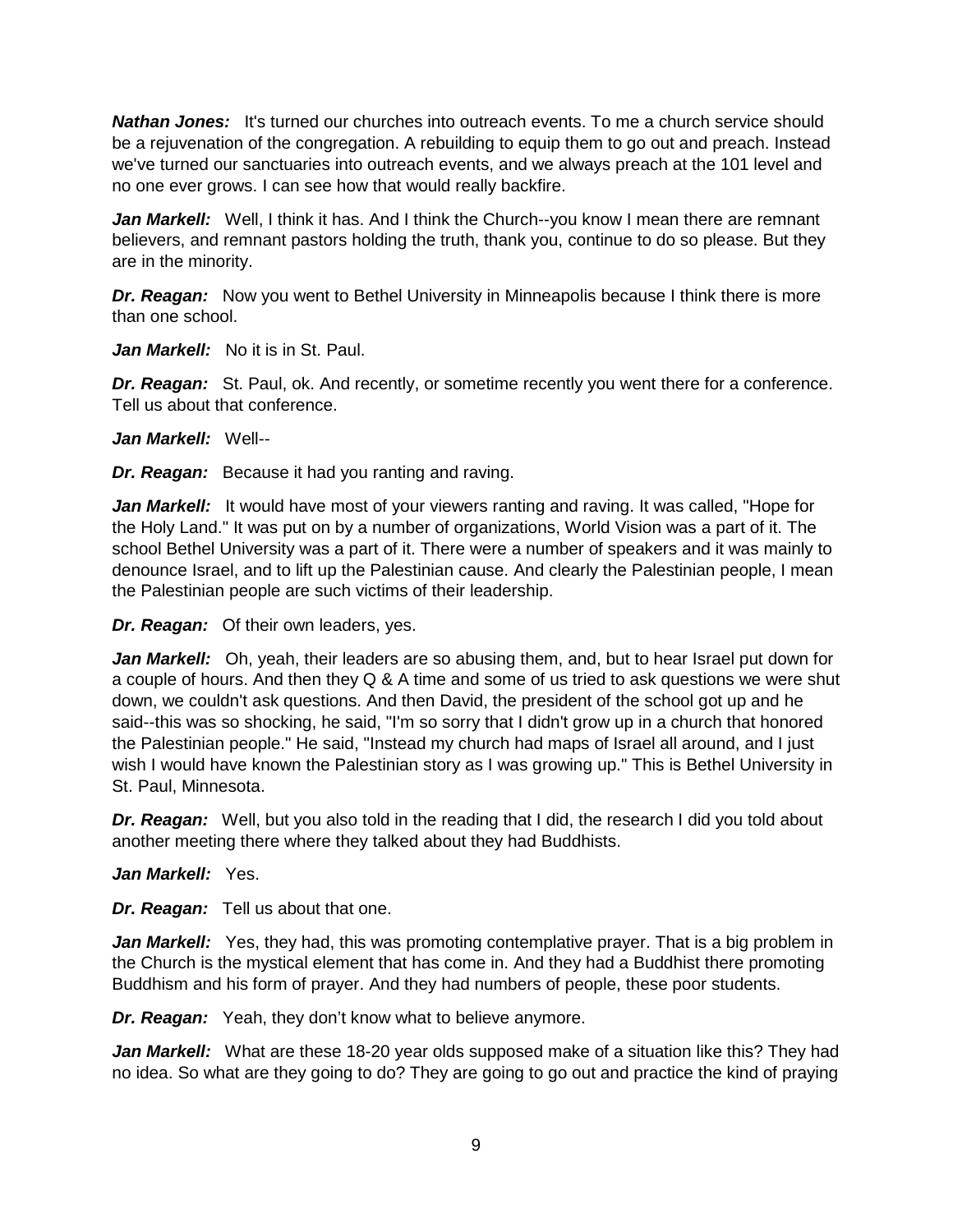that this Buddhist recommended, which is dangerous because you can allow demons to come into you.

**Dr. Reagan:** Right you open yourself up to demonic invasion.

**Jan Markell:** Yeah, so it was shocking. This is my alma mater and obviously not everyone in the school or the parents, or the students went along with it.

*Dr. Reagan:* I think a lot of people are getting shocked these days over their alma maters. One of our board members is a graduate of Wheaton College and has always been very, very proud of Wheaton College. And one of the leaders of the so called Christian Palestinian movement today is a professor there who is talking all the time about the poor Palestinians and we've got to do something about Israel and all this sort of thing.

Jan Markell: Yeah, I know who you are talking about and they've kept him on staff for 20 years. So, apparently it doesn't bother the leadership.

**Dr. Reagan:** But and that's sad because the number one leader in the world today against Israel and for the Palestinians is a Church of England priest by the name of--

*Jan Markell:* Stephen Sizer.

*Dr. Reagan:* Yeah, Stephen Sizer. And his bishop finally called him in and said, "You either shut up about this nonsense or you lose your parish." And he said, "I'll take my parish." But he had just posted on his Facebook account an article about how the attacks on 9/11 were carried out by Mossad, the Israeli's.

*Jan Markell:* Yeah, he is a true anti-Semite. And he's a crony of the Ayatollahs in Iran.

*Dr. Reagan:* Yeah.

Jan Markell: So, and he's also one of the main speakers at Christ at the Checkpoint which is another type of every other year in Bethlehem that is coming against Israel, some evangelicals as speakers.

**Dr. Reagan:** Yes. Well you know Jan, because you're on the frontlines and you are, you are right on the frontlines and you are speaking out about these vital issues. You are constantly under attack. I was telling you as we were driving here yesterday I got on the internet and I just typed your name in and there was attack, after attack, after attack, after attack. I think you've got the Devil stirred up.

*Jan Markell:* Apparently.

*Nathan Jones:* You are doing something right.

Jan Markell: I just tell the truth.

*Dr. Reagan:* And one of your worse attackers has been Hank Hanegraaff who just attack, and attack, and attack. And you know Hank became a Preterist several years ago where he said all end time Bible prophecy was fulfilled in 70 AD with the destruction of Jerusalem. And then recently he made the stunning announcement that he was joining the Greek Orthodox Church. And he was immediately kicked off Salem Radio Network, right?

*Jan Markell:* Bott Network.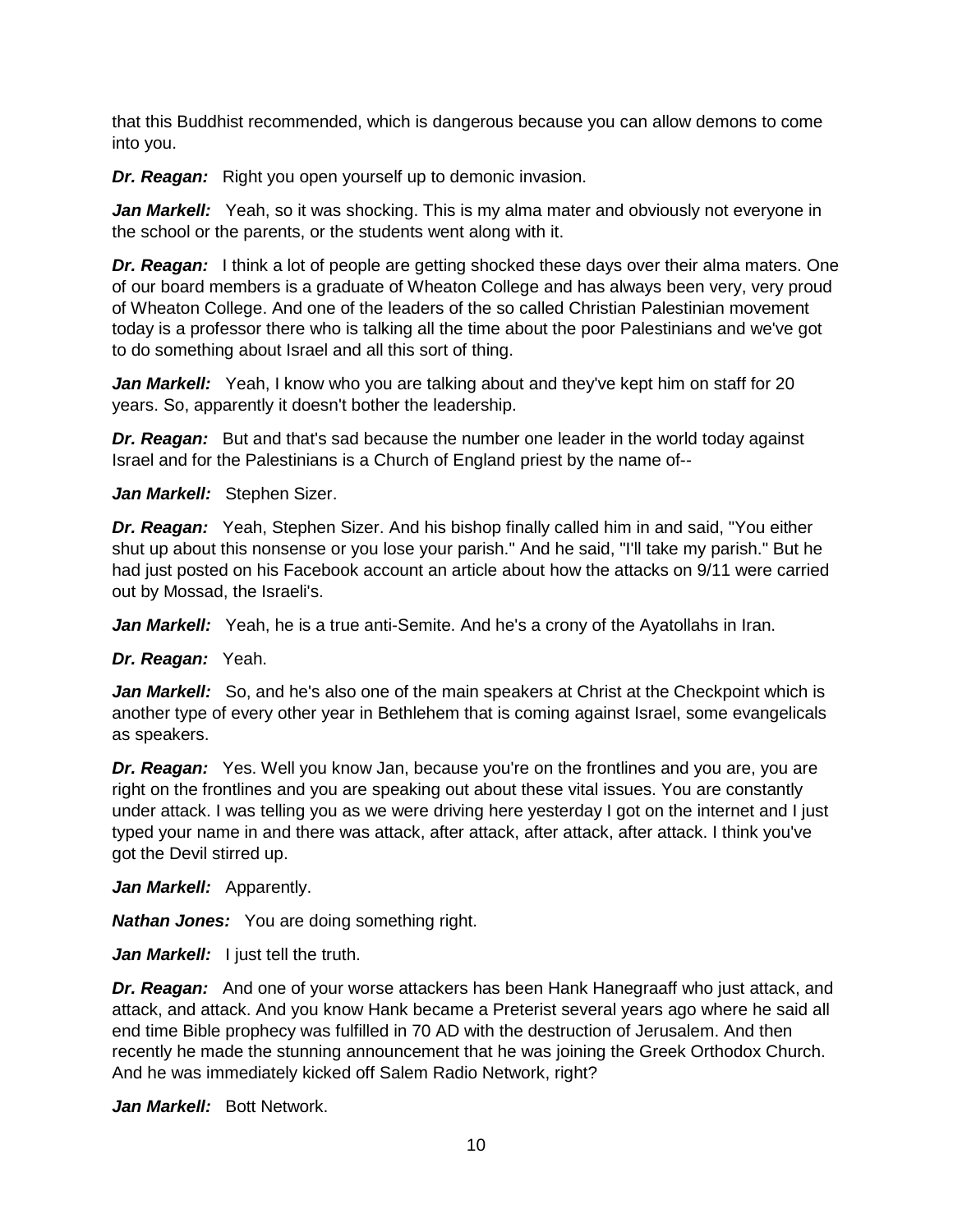*Dr. Reagan:* Oh, the Bott Network, yes. And it's just, I don't know. In fact there was a few years ago when he publically announced that he believed anybody who believed in the Pre-Tribulation Rapture was a member of a cult.

Jan Markell: Well, he's also very, very anti-Israel.

*Dr. Reagan:* Oh, yes.

*Jan Markell:* David, and I just think his judgment is skewed, and I think we do need to pray for him. He has some health crisis right now as well.

*Dr. Reagan:* Yes.

*Jan Markell:* But then in January on his national program he said I'm a blight on the earth.

*Nathan Jones:* A blight on the earth?

*Jan Markell:* Yeah, he said that to his national audience, and said, "Don't listen to her. She is reprehensible." So.

*Nathan Jones:* And then that gives you more stations, and more people to go to your conferences. He's doing you a favor.

*Jan Markell:* Well.

**Dr. Reagan:** But, Jan, you just look like the last person in the world who would be a threat.

Jan Markell: I'm a humble woman from the Midwest, from the Twin Cities.

*Nathan Jones:* The frozen north.

Jan Markell: The frozen north. Socialist capital of America. I mind my own business--

**Dr. Reagan:** It's not only the Socialist capital of America it seems like it's becoming more, and more an Islamic capital of America.

Jan Markell: It is an Islamic capital, it is jihad central, it is.

*Nathan Jones:* Do have a lot of concerns when you hold your conferences of Muslim attacks?

**Jan Markell:** We spend between \$5,000-\$10,000 in security for the conference. So everybody is safe.

*Dr. Reagan:* And isn't that a sad thing to think we have to do that in America today.

*Jan Markell:* When we started David we didn't even give that a thought.

*Dr. Reagan:* Say, several years ago I went out to speak at a conference at Chino Hills, Jack Hibbs Calvary Chapel out there, a wonderful man of God. And they had two former Palestinian terrorists who have become Christians. They had so many bomb threats they circled the entire inside with police, the entire outside with police. And every time a speaker, every time a speaker got up Jack got up and read a statement, "I want you to know that in the State of California it is a felony to disrupt a church service. If you disrupt this church service we will prosecute you." And I thought what has America come to?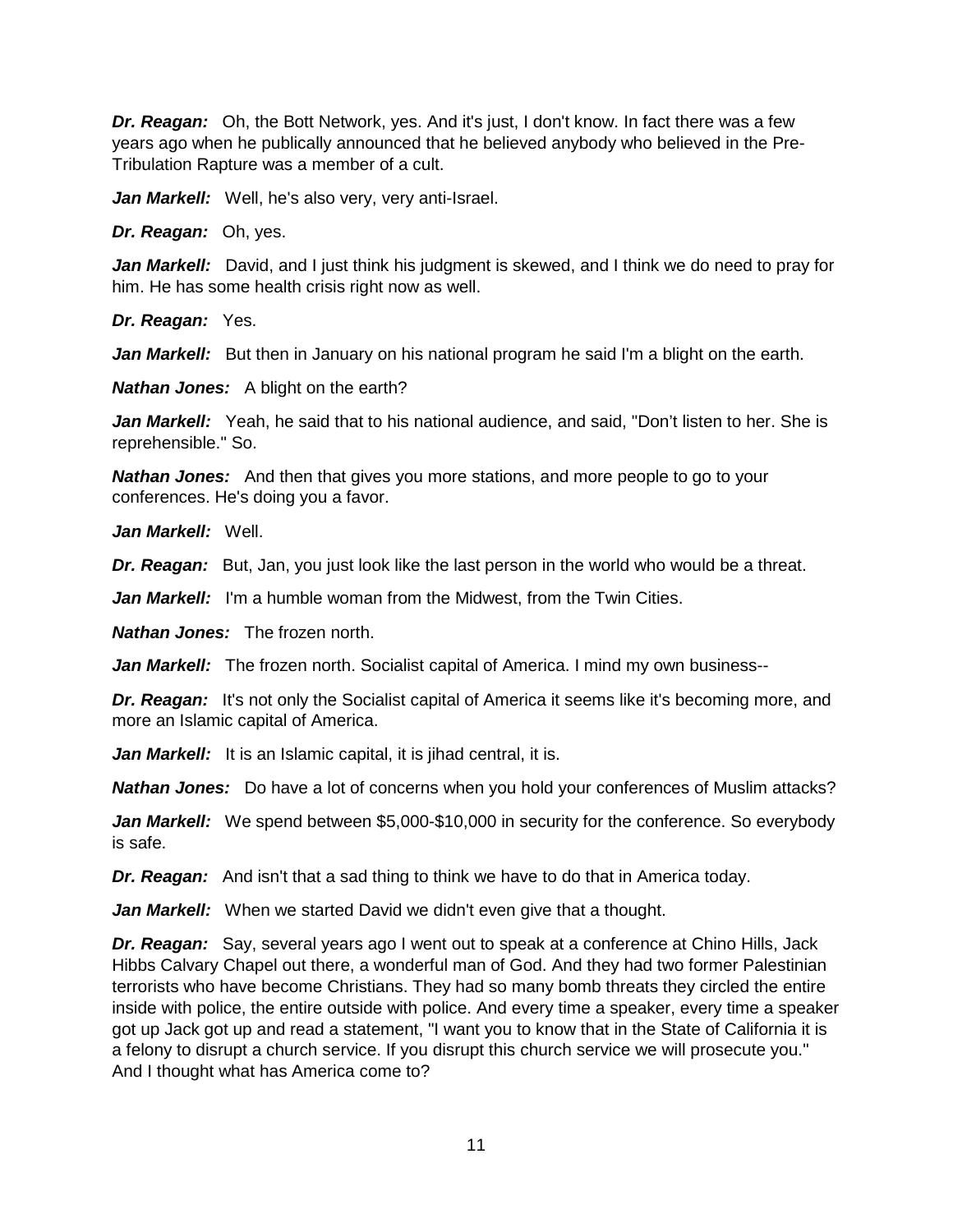*Jan Markell:* What has it come to? Yeah. Well some of this is the Islamic influence, it is heavily, almost exclusively for that matter the Islamic influence. I didn't think I'd live to see it in my day. But Twin Cities is definitely Islamic.

*Dr. Reagan:* Well, I'm getting ready to write an article about that because I've given a lot of thought why is it that the left in America loves Islam so much?

*Nathan Jones:* They work for the same boss.

*Dr. Reagan:* Here is Islam saying that we should kill homosexuals. Women shouldn't have any rights at all, not even to drive a car motor or anything. They stand for everything the left believes in, yet the left loves them and promotes them. And you know what? I am convinced that there is one fundamental reason and that is they both hate Christianity.

*Jan Markell:* Yeah.

*Nathan Jones:* They want to purge America of Christianity.

Jan Markell: Yeah, I think that is exactly right.

*Dr. Reagan:* That's what brings them together.

Jan Markell: Yeah that's what brings them together.

*Nathan Jones:* In their humanistic thought they think once Christianity is out of the way they would be able to purge Islam.

*Dr. Reagan:* Yeah if your enemy is my enemy then we're political colleagues.

Jan Markell: Yeah, then we're going to be friends, yeah.

*Nathan Jones:* Do you have any hope for us? I mean the world is falling apart we are in the church of Laodicea. But what are some of the success stories you are seeing in your ministry?

*Jan Markell:* Oh, my goodness. I mean, I think I'm encouraged that the remnant is on fire. The remnant wants to understand truth. The remnant wants to understand the issues we care about so much. The remnant is on fire to win folks to the Lord. The remnant understands the time is short.

*Dr. Reagan:* Hallelujah.

### **Part 3**

*Nathan Jones:* Welcome back to Christ in Prophecy and our interview with Jan Markell. Jan, great blessing, so glad you came.

Jan Markell: My privilege. Thank you.

*Dr. Reagan:* And Jan, listen we just love you and we thank you for being on the program. You can come back and be on this program anytime. In fact I am going to have you back next week to talk about Israel.

Jan Markell: Oh, alright love it. Love it.